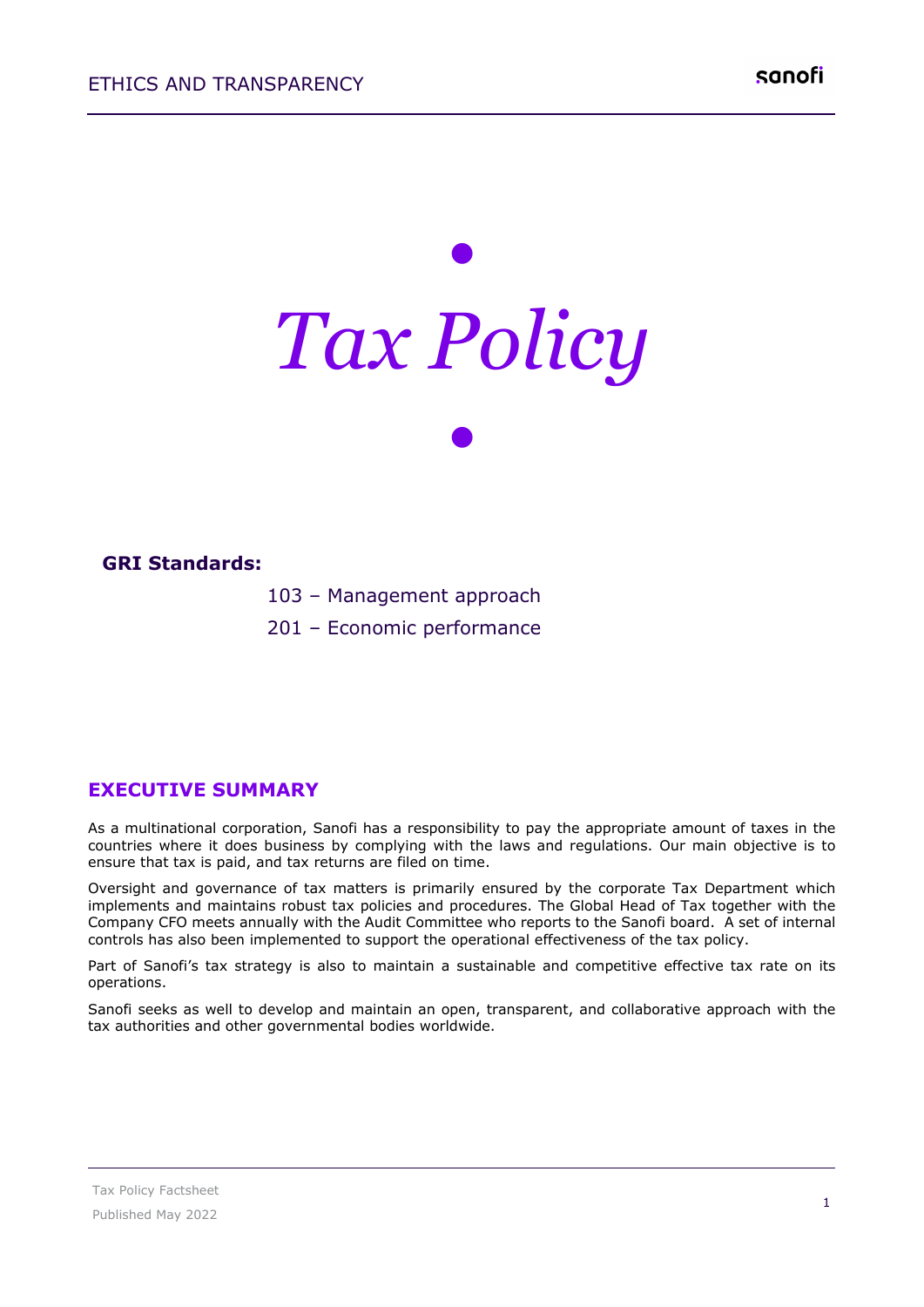## **TABLE OF CONTENTS**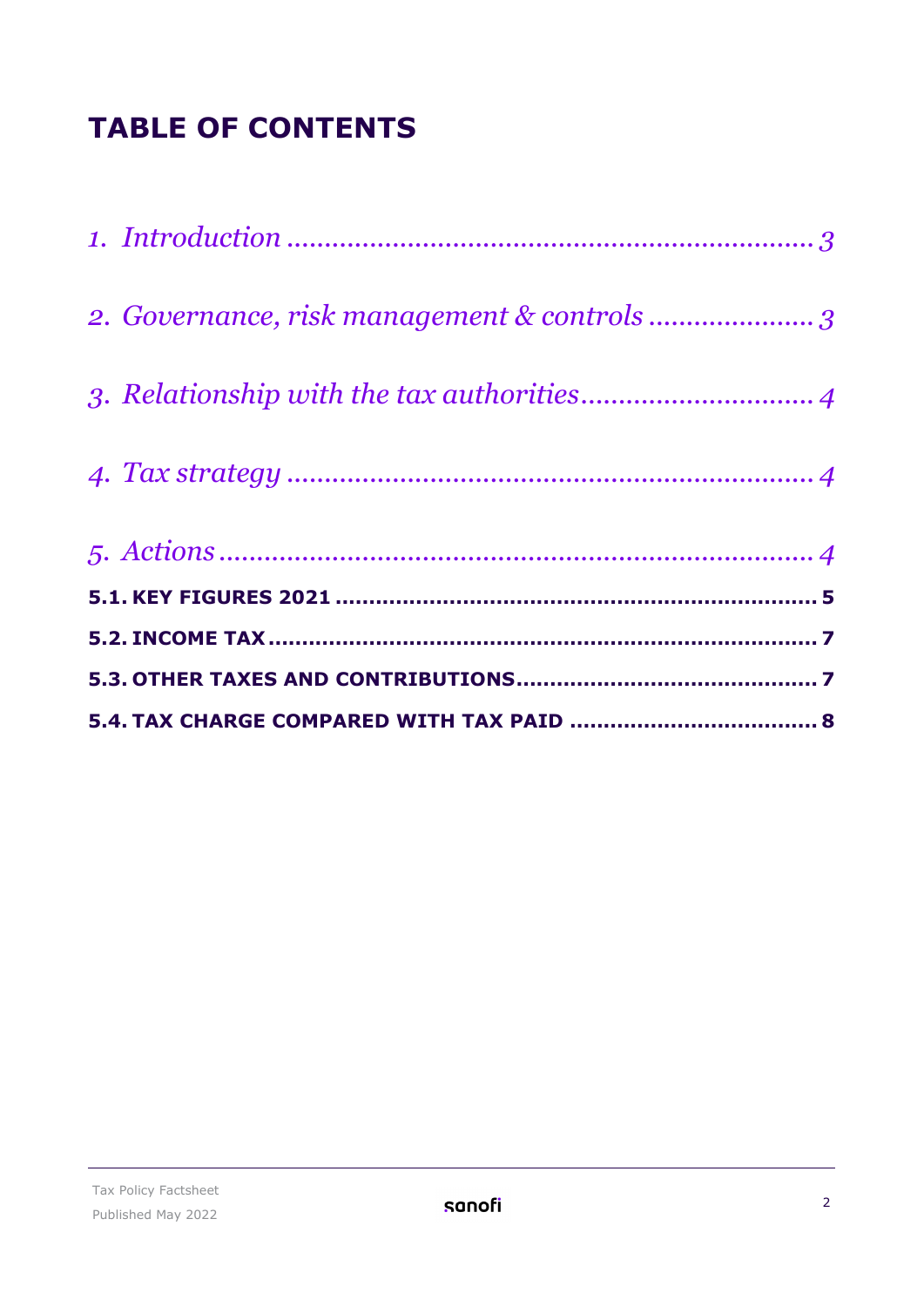## <span id="page-2-0"></span>*1. Introduction*

Sanofi is a leading global healthcare company, focused on patient needs and committed to researching, developing, manufacturing, and marketing therapeutic solutions.

Respect and Protection of the people and the environment, Integrity in managing company information, Integrity in our business practices is the foundation through which we work to bring our innovative medicines to patients around the world. Those values, incorporated in our Code of Ethics, are embedded in our tax policy.

As a multinational corporation, Sanofi has responsibility to pay the appropriate amount of taxes in the countries where it does business by complying with the laws and regulations. Our main objective is to ensure that tax is paid, and tax returns are filed on time in each jurisdiction in compliance with the governing laws and rules.

Sanofi operates in approximately 90 countries and have more than 95,000 employees representing 142 nationalities. This global footprint makes Sanofi liable to paying many taxes including (but not limited to) corporate income tax at federal and/or local level, property taxes, customs and duties and other business taxes such as pharma taxes, employee related taxes such as social security contributions. In addition, its businesses collect sales and added-value taxes charged to its customers, and a variety of taxes paid by its employees.

Sanofi is committed to developing and maintaining positive and transparent relationships with all tax authorities and other governmental bodies.

Sanofi has responsibility to its shareholders to sustain future competitiveness and performance while ensuring communities benefit from the growth and development of its activities.

## <span id="page-2-1"></span>*2.Governance, risk management & controls*

Sanofi's approach to tax risks is fully embedded in its broader and integrated risk management framework (See [Sanofi Form 20-F 2021](https://www.sanofi.com/en/investors/reports-and-publications) – Item 3-D. Risk factors).

Sanofi's Tax Department is led by the Global Head of Tax who is part of the Company's Finance Leadership Team reporting to the Group Chief Financial Officer and relies on a network of qualified tax experts located across the world. Sanofi supports their continuous training needs and requires that they comply with its internal Code of Ethics and procedures.

They are all committed to complying with tax requirements in every jurisdiction where Sanofi has business activities, and they apply the highest compliance standard.

Sanofi is constantly looking for technology and innovation investment opportunities to improve its systems to have greater control and to be able to better monitor tax risks.

Applicable laws and regulations are often complex and may create uncertainties with respect to the application of Sanofi's activities. When appropriate, Sanofi seeks external tax advice to support its positions.

Oversight and governance of tax matters is primarily ensured by the corporate tax department which implements and maintains robust tax policies and procedures. The Global Head of Tax together with the Company CFO meets annually with the Audit Committee who reports to the Sanofi board.

In addition to the above, tax processes are subject to the same level of internal controls as the rest of Sanofi's business or functions, and a set of internal controls has been put in place to support the operational effectiveness of the tax policy. The Audit Committee, Risk Committee, Internal Audit, and external auditors ensure regularly the respect of procedures, policies and effectiveness of risk management within Sanofi.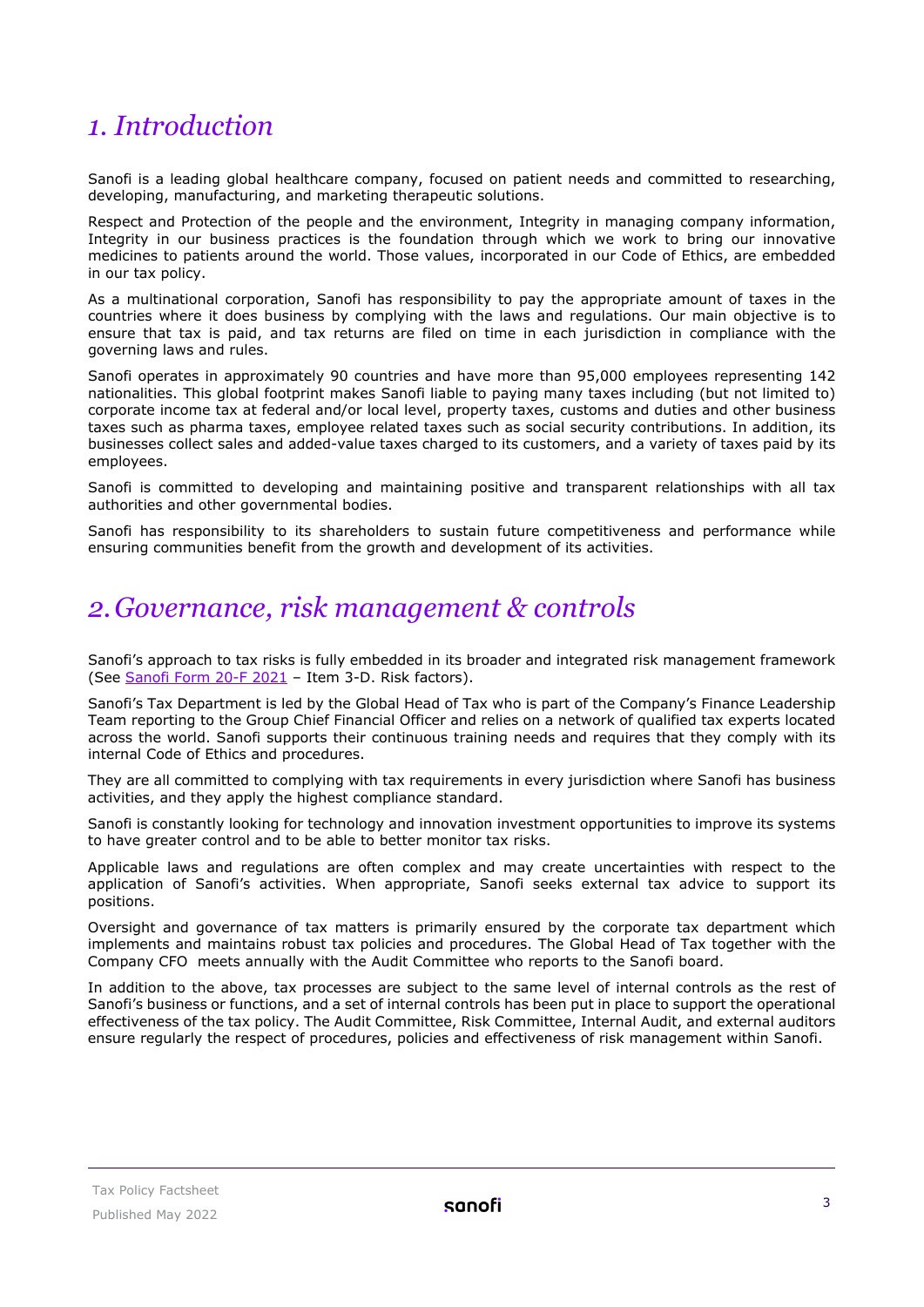## <span id="page-3-0"></span>*3.Relationship with the tax authorities*

Sanofi seeks to develop and maintain an open, transparent, and collaborative approach with the tax authorities and other governmental bodies worldwide. When possible, Sanofi engages in partnerships with the tax authorities and requests for advance agreements on complex tax or transfer pricing matters. The same open and cooperative approach also applies to regular tax audits in most countries where Sanofi operates.

Sanofi supports and participates, directly or through industry, in initiatives with policy makers or national and international governing bodies that provide legal certainty and encourage sustainable growth.

## <span id="page-3-1"></span>*4.Tax strategy*

Sanofi's tax strategy is aligned with its business strategy which is based on its commercial and industrial investments as well as its people in order to create value, sustain competitiveness and manage tax and reputational risks. Sanofi's tax planning is driven by business considerations and supported by substantive business transactions. Sanofi does not engage in tax evasion nor in tax fraud. Sanofi tax planning is aligned with its values and the business strategy defined by Sanofi's management.

Sanofi is present in a limited number of countries that could be perceived as tax havens. However, this is justified by its commitment to meet its patients' and residents' needs for medicines and vaccines around the world, as well as by substantive business transactions. Sanofi's presence in such countries is therefore not operated specifically to avoid tax.

Sanofi assesses the amount of the tax liability on the basis of a technical assessment that is carried out with reference to legislation, case law, regulations, and established practice. When the application of Sanofi's tax positions is subject to uncertainty, they are based on an interpretation, in good faith, of the tax laws and regulations and are duly supported by external tax advice. The relevant information and documentation are made available for examination to one or more tax authorities. The positions adopted by Sanofi on tax matters may be subject to uncertainty. When an uncertain tax position is considered probable, a tax provision is booked.

On the transfer pricing area, Sanofi applies the OECD guidelines and any country-specific legislation and is targeting "arm's length" remuneration for all inter-company transactions. Sanofi's transfer pricing policy is duly documented and supported by economic analysis. In order to minimize uncertainty, Sanofi is engaged in Advance Pricing Agreements or Mutual Agreement Procedures for structural flows with major countries to ensure long-term visibility for Sanofi and the tax authorities.

Part of Sanofi's tax strategy is to maintain a sustainable and competitive effective tax rate on its operations. As part of this, where available and appropriate in light of its business activities, Sanofi strives to qualify for government sponsored tax incentives or benefits.

## <span id="page-3-2"></span>*5.Actions*

Our accounting policy for Income Taxes is clearly defined and explained in [Sanofi Form 20-F 2021](https://www.sanofi.com/en/investors/reports-and-publications) - Notes to the consolidated financial statements B.22. Income tax expense.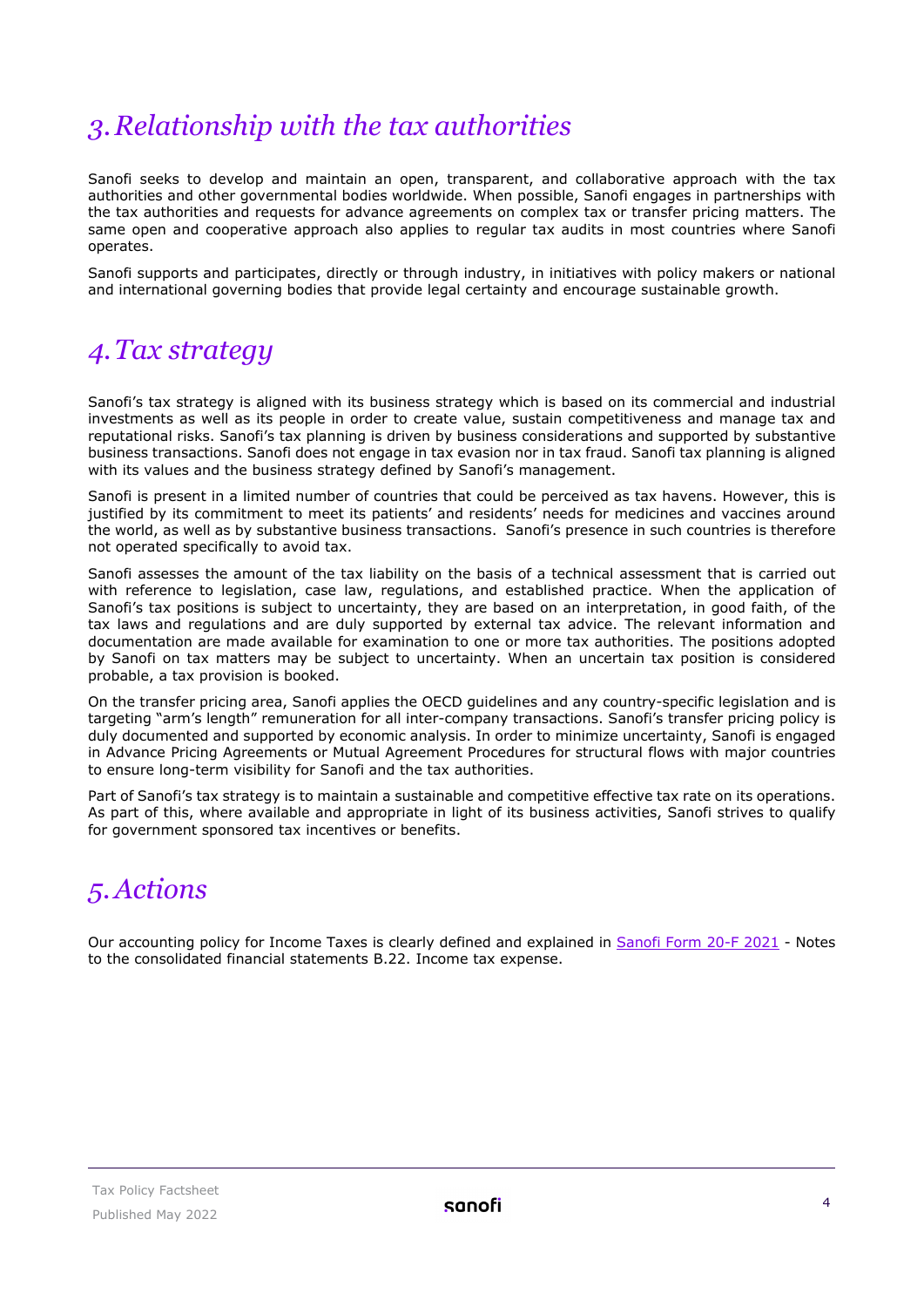### <span id="page-4-0"></span>**5.1. KEY FIGURES 2021**

#### **5.1.1. Geographical footprint**



67 MANUFACTURING SITES IN 31 COUNTRIES AND 22 R&D SITES IN 8 COUNTRIES (as at December 31, 2021)

The long history of Sanofi results in a significant proportion of income tax being paid in Western Europe and US, where the intellectual property of many of our leading products is located. In 2021, the amount of income taxes we paid relating to 2021 in our three main countries (Germany, US and France) represented 50% of our group cash tax. Our headquarter is in France. More than 30 manufacturing sites (including most of the principal ones) and nearly half of our Research and Development sites are in Western Europe. See below for more details of the Company's geographical footprint.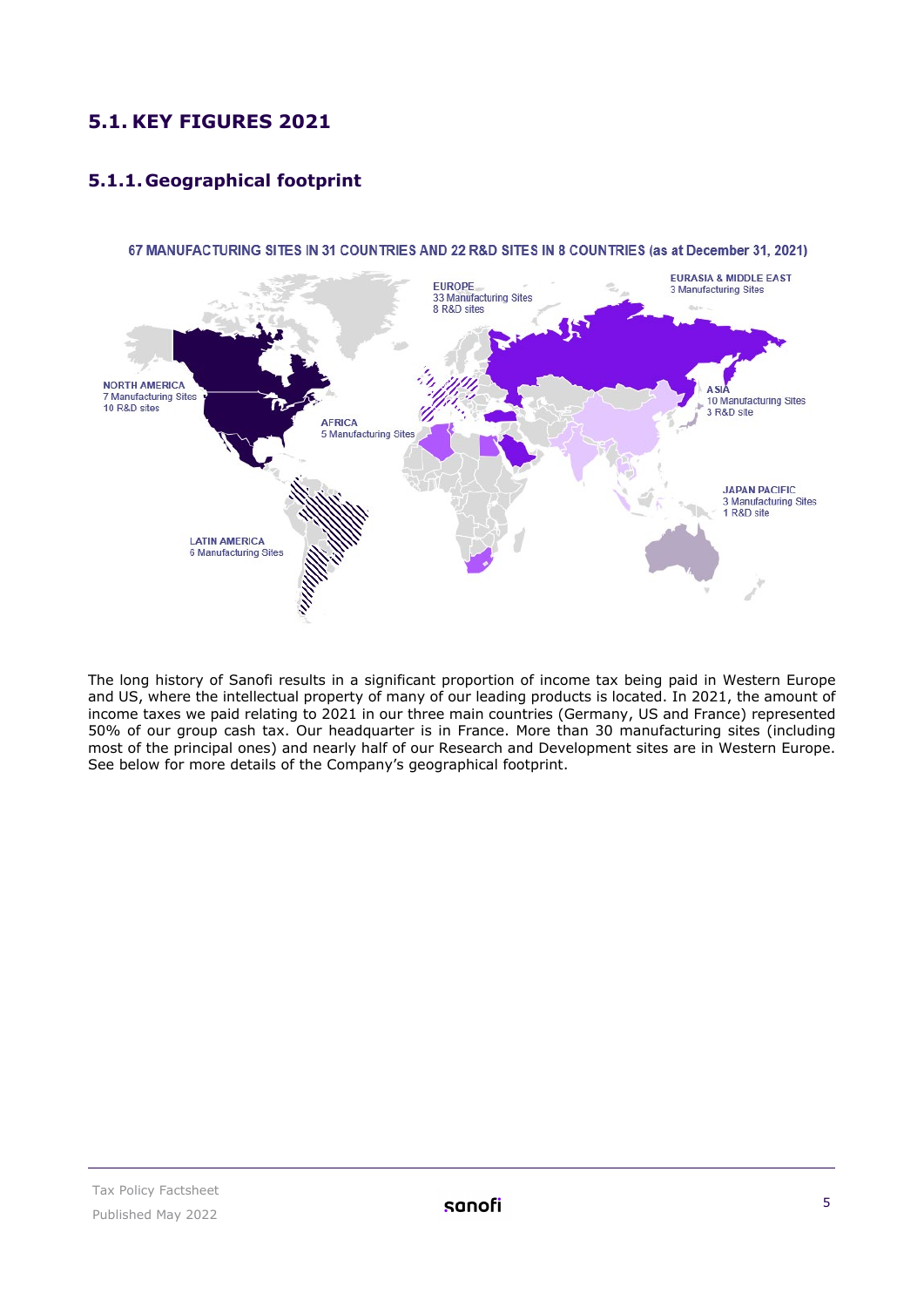| <b>Regions including Top 10</b><br><b>Countries</b> | <b>Manufacturing</b><br>sites | <b>R&amp;D Sites</b> | <b>Sales</b>         | <b>Employees</b>      | <b>Head</b><br><b>Office</b> | <b>Income</b><br>tax charge | <b>Corporate</b><br>tax paid |
|-----------------------------------------------------|-------------------------------|----------------------|----------------------|-----------------------|------------------------------|-----------------------------|------------------------------|
| <b>America</b>                                      | $\overline{\mathbf{z}}$       | 10                   | 38.1%                | 13.7%                 |                              | 15.5%                       | 4.7%                         |
| <b>United States</b>                                |                               | <b>NR</b>            | <b>MA</b><br>31.8%   | $\mathbf{m}_{13.7\%}$ |                              |                             |                              |
| Europe (of which)                                   | 33                            | 8                    | 25.8%                | 49.4%                 |                              | 66.8%                       | 61.2%                        |
| France                                              | K.                            | Ă                    | ∼∿                   | <b>TT</b> 26.5%       | 畾                            |                             |                              |
| Germany                                             | ₩                             | <b>NR</b>            | $\mathbf{M}$         | <b>TH</b> 9.3%        |                              |                             |                              |
| Italy                                               | kн                            |                      | $\mathbf{M}$         |                       |                              |                             |                              |
| Spain                                               | <b>Kd</b>                     |                      | ∣‴                   | M                     |                              |                             |                              |
| United Kingdom                                      | ŁИ                            |                      | $\mathbf{M}$         | M                     |                              |                             |                              |
| Rest of the World (of which)                        | 27                            | 4                    | 36.1%                | 37.1%                 |                              | 17.7%                       | 34.1%                        |
| China                                               | М                             | ĂК                   | $\mathbf{M}$<br>7.2% | $\prod_{7.5\%}$       |                              |                             |                              |
| Brazil                                              |                               |                      | <b>MA</b><br>2.2%    | <b>TT</b> 3.1%        |                              |                             |                              |
| Russia                                              | ki                            |                      | $\mathbf{M}$<br>1.5% | <b>M</b>              |                              |                             |                              |
| Japan                                               | ki                            | Ă                    | ∣‴<br>4.4%           | <b>M</b>              |                              |                             |                              |
| <b>Total</b>                                        | 67                            | $\bf 22$             | 37,761m€             | $95,442^{(1)}$        | $\mathbf{1}$                 | $2,173 \text{mC}$           | 1,280m€                      |

#### **Operations in Country**

<span id="page-5-0"></span><sup>1</sup> *For more information, see [2021 Corporate Social Responsibility](https://www.sanofi.com/-/media/Project/One-Sanofi-Web/Websites/Global/Sanofi-COM/Home/en/our-responsibility/docs/documents-center/brochures/Declaration-of-Extra-Financial-Performance.pdf?la=en&hash=463A22969391C0FCAC98E2398C80DD0C) 4.3.1.2.1. A glance at our global workforce.*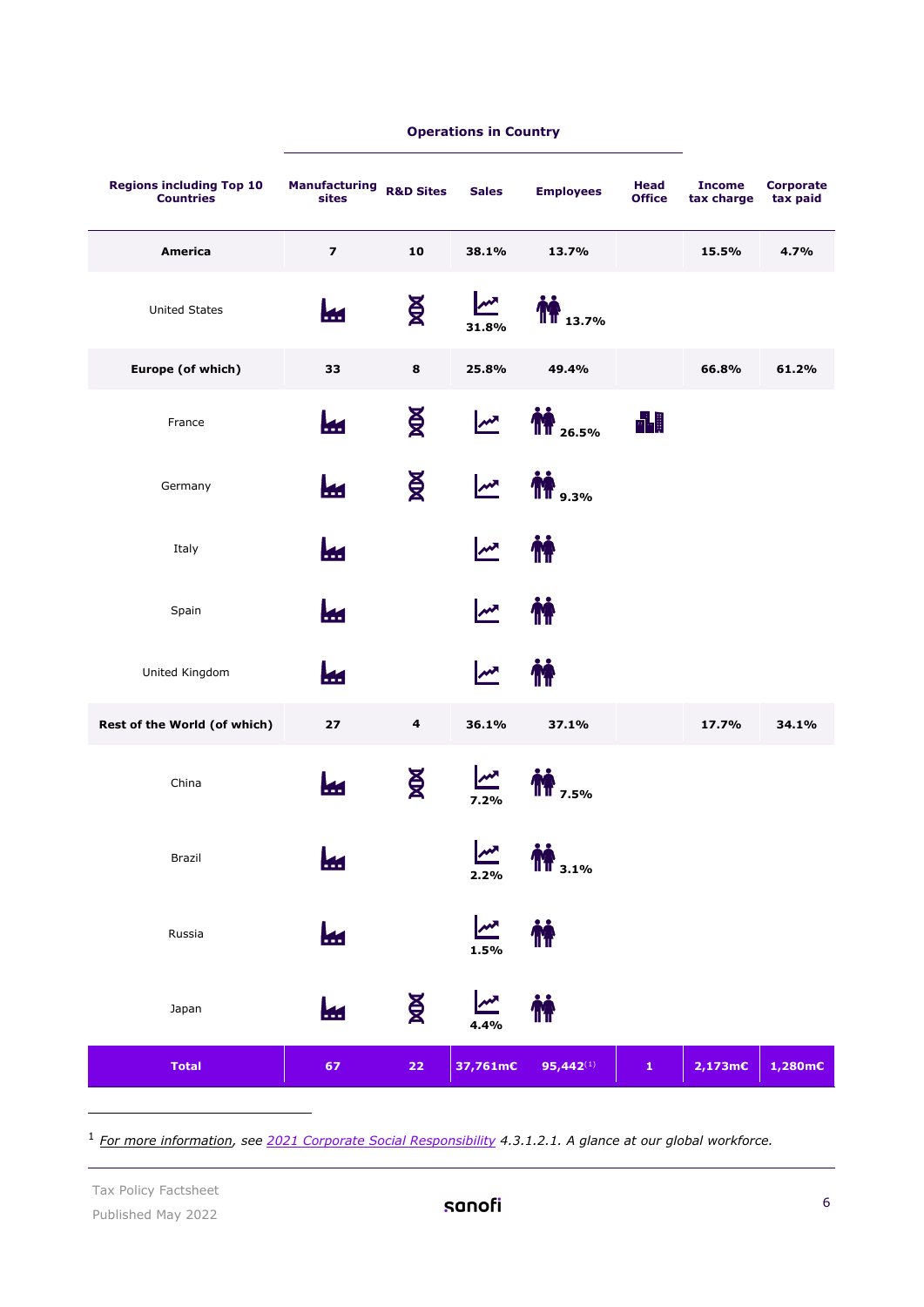#### <span id="page-6-0"></span>**5.2. INCOME TAX**

Income tax is paid on profits and not on revenues. If an affiliate makes marginal profit, for example following capital investment, significant R&D expenditure or because margins are regulated, it will accordingly pay less income tax.

In 2021, Sanofi's Income Tax charge on business operating income was €2.173 billion worldwide and Income Tax paid amounted to €1.3 billion. The effective tax rate on business operating income was 20.9% compared with 22.0% in 2020. It provides a means to analyze the effective tax cost of our current business activities. It should not be seen as a substitute for the effective tax rate on consolidated income before tax.

Based on consolidated income before tax (i.e. including items such as amortization and impairment of intangible assets and restructuring costs and similar items), Sanofi's Income Tax charge was €1.6 billion worldwide. The effective tax rate was 20.0% compared with 13.1% in 2020.

#### <span id="page-6-1"></span>**5.3. OTHER TAXES AND CONTRIBUTIONS**

In addition to income tax, Sanofi pays numerous levies and contributions, the most significant being pharmaceutical contributions to healthcare systems globally (mainly deducted from gross sales), which amounted to €5,604 million in 2021 and more than €5,701 million in 2020. Payments of other types of levies and taxes amounted to more than €700 million in 2021 compared to more than €350 million in 2020. Most of these levies and contributions have the effect of reducing profit and therefore taxable income. Sanofi further contributes significantly to local communities, directly and indirectly, through local taxes, payroll taxes and social security payments.